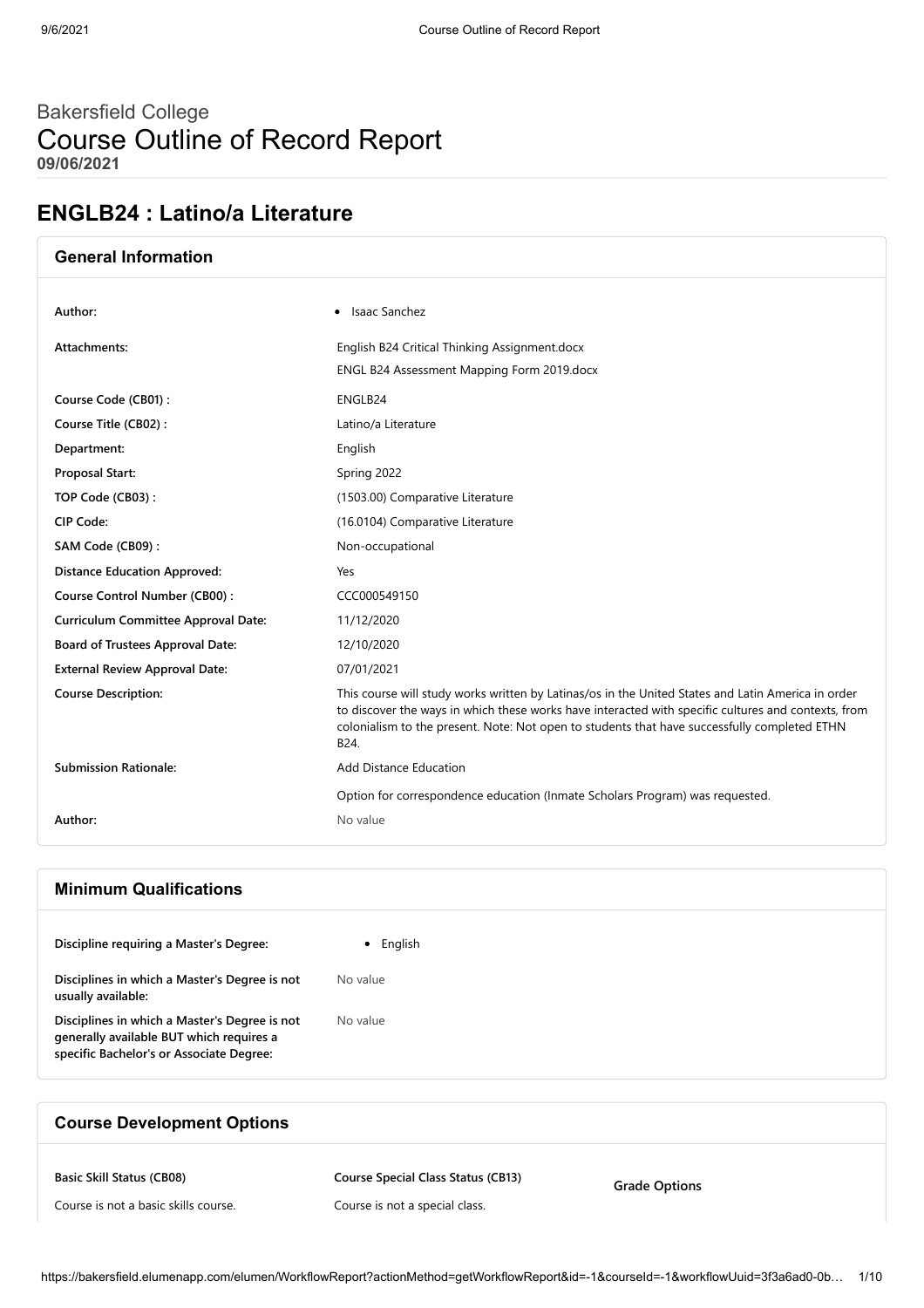|                                           |                                            | No value                             |
|-------------------------------------------|--------------------------------------------|--------------------------------------|
| Allow Students to Gain Credit by          | <b>Allowed Number of Retakes</b>           | Course Prior To College Level (CB21) |
| Exam/Challenge                            | 0                                          | Not applicable.                      |
| Rationale For Credit By Exam/Challenge    | <b>Retake Policy Description</b>           |                                      |
| No value                                  | Non-Repeatable Credit                      | Allow Students To Audit Course       |
| In-Service Course (required by California | <b>Course Support Course Status (CB26)</b> |                                      |
| Penal Code)                               | Course is not a support course             |                                      |

## **Associated Programs**

| Course is part of a program (CB24)<br><b>Associated Program</b>                                               | Award Type                 | Active                     |
|---------------------------------------------------------------------------------------------------------------|----------------------------|----------------------------|
| Associate in Arts in Spanish for Transfer                                                                     | A.A. Degree for Transfer   | Fall 2017 to Spring 2018   |
| Associate in Arts in English for Transfer                                                                     | A.A. Degree for Transfer   | Fall 2017 to Spring 2018   |
| English Associate in Art for Transfer                                                                         | A.A. Degree for Transfer   | Spring 2018 to Summer 2019 |
| California State University (CSU) General<br><b>Education Breadth Certificate of Achievement</b>              | Certificate of Achievement | Summer 2018 to Summer 2019 |
| Intersegmental General Education Transfer<br>(IGETC) General Education Certificate of<br>Achievement          | Certificate of Achievement | Summer 2018 to Summer 2019 |
| Intersegmental General Education Transfer<br>(IGETC) for STEM General Education<br>Certificate of Achievement | Certificate of Achievement | Summer 2018 to Summer 2019 |
| Spanish Associate in Arts for Transfer                                                                        | A.A. Degree for Transfer   | Fall 2018 to Summer 2019   |
| Associate in Arts in Social Justice Studies for<br>Transfer - OLD VERSION (In Development)                    | A.A. Degree for Transfer   | Fall 2019                  |
| Social Justice Studies Associate of Arts for<br>Transfer                                                      | A.A. Degree for Transfer   | Summer 2021                |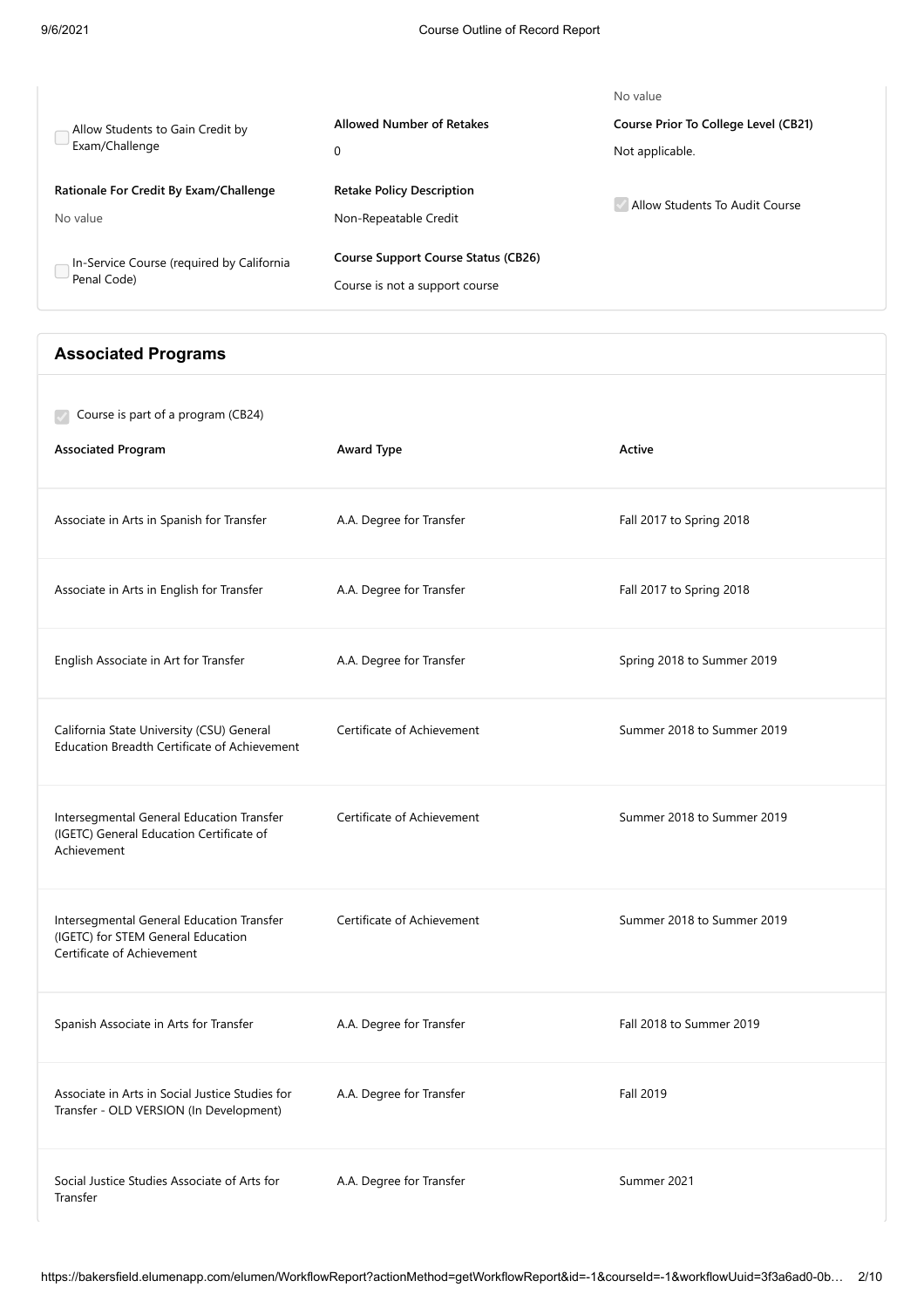| <b>Transferability &amp; Gen. Ed. Options</b>                                    |                                                                   |               |                               |                                                                   |
|----------------------------------------------------------------------------------|-------------------------------------------------------------------|---------------|-------------------------------|-------------------------------------------------------------------|
| <b>Course General Education Status (CB25)</b>                                    |                                                                   |               |                               |                                                                   |
| Y                                                                                |                                                                   |               |                               |                                                                   |
| Transferability                                                                  |                                                                   |               | <b>Transferability Status</b> |                                                                   |
| Transferable to both UC and CSU                                                  |                                                                   |               |                               |                                                                   |
|                                                                                  |                                                                   |               | Approved                      |                                                                   |
| <b>Bakersfield College General</b><br><b>Education Pattern</b>                   | <b>Categories</b>                                                 | <b>Status</b> | <b>Approval Date</b>          | <b>Comparable Course</b>                                          |
| Area C.2 Humanities                                                              | <b>Humanities</b>                                                 | Approved      | No value                      | No Comparable Course defined.                                     |
| <b>UC Transfer</b>                                                               | <b>Categories</b>                                                 | <b>Status</b> | <b>Approval Date</b>          | <b>Comparable Course</b>                                          |
| Other:UC Transfer                                                                | <b>UC Transfer</b>                                                | Approved      | No value                      | UC, Santa Cruz LIT 80N Latino Expressions<br>in the U.S           |
| <b>CSU General Education</b><br><b>Breadth</b>                                   | <b>Categories</b>                                                 | <b>Status</b> | <b>Approval Date</b>          | <b>Comparable Course</b>                                          |
| C.2 Humanities (Lit., Phil. FLng)                                                | Humanities,<br>Literature,<br>Philosophy,<br>Foreign<br>Languages | Approved      | No value                      | No Comparable Course defined.                                     |
| F Ethnic Studies                                                                 | <b>Ethnic Studies</b>                                             | Pending       | No value                      |                                                                   |
| <b>Intersegmental General</b><br><b>Education Transfer Curriculum</b><br>(IGETC) | <b>Categories</b>                                                 | <b>Status</b> | <b>Approval Date</b>          | <b>Comparable Course</b>                                          |
| Area 3.B Humanities                                                              | Humanities                                                        | Approved      | No value                      | No Comparable Course defined.                                     |
| <b>CSU Transfer</b>                                                              | <b>Categories</b>                                                 | <b>Status</b> | <b>Approval Date</b>          | <b>Comparable Course</b>                                          |
| Other:CSU Transfer                                                               | <b>CSU Transfer</b>                                               | Approved      | No value                      | CSU, Bakersfield ENGL 2220 Ethnic-Minority<br>American Literature |

## **Units and Hours**

| <b>Summary</b>                                         |    |
|--------------------------------------------------------|----|
| <b>Minimum Credit Units (CB07)</b>                     | 3  |
| <b>Maximum Credit Units (CB06)</b>                     | 3  |
| <b>Total Course In-Class (Contact)</b><br><b>Hours</b> | 54 |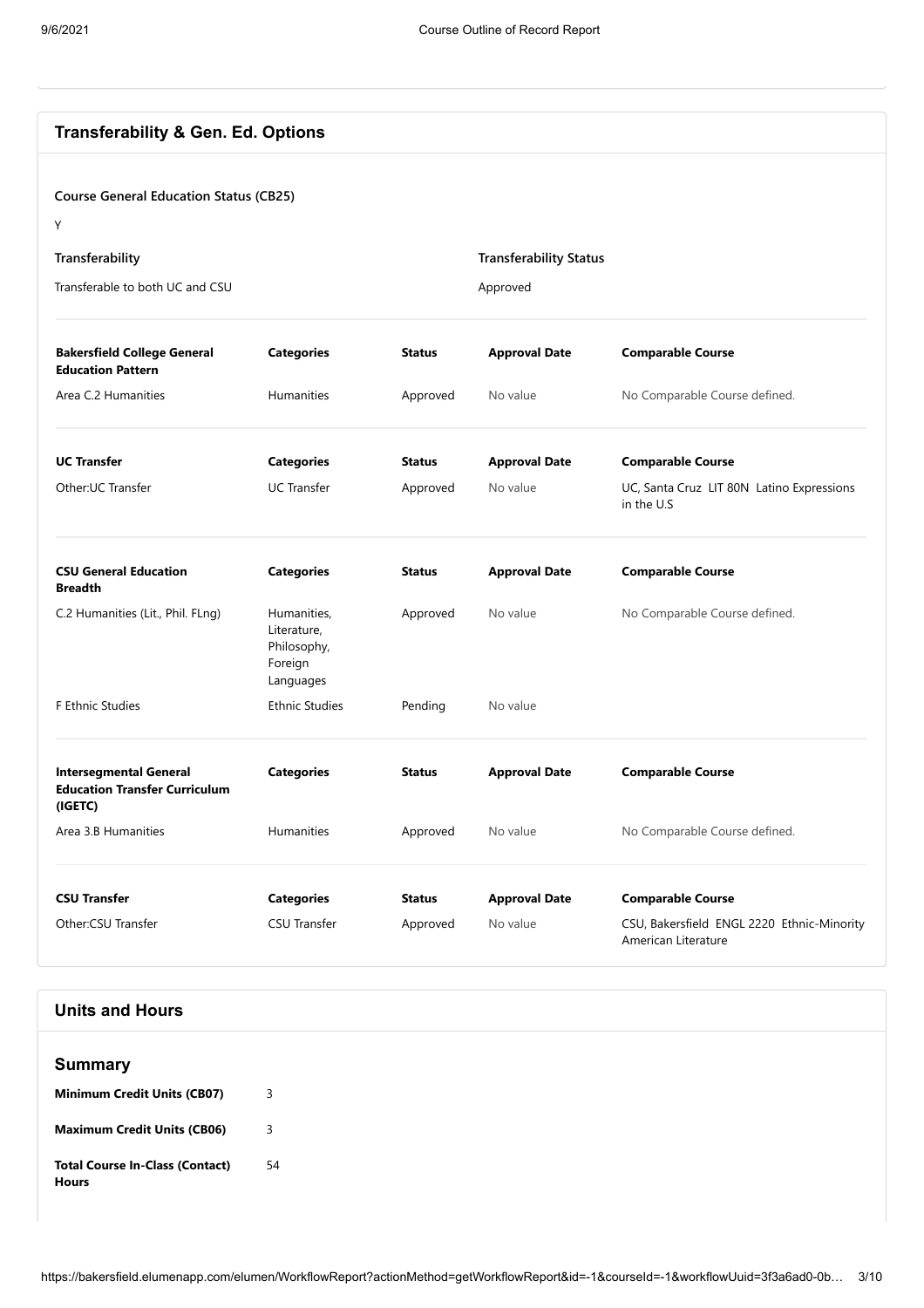| <b>Total Course Out-of-Class</b><br><b>Hours</b> |             | 108 |                                          |                                        |               |                                       |  |
|--------------------------------------------------|-------------|-----|------------------------------------------|----------------------------------------|---------------|---------------------------------------|--|
| <b>Total Student Learning Hours</b>              |             | 162 |                                          |                                        |               |                                       |  |
| <b>Credit / Non-Credit Options</b>               |             |     |                                          |                                        |               |                                       |  |
| <b>Course Credit Status (CB04)</b>               |             |     | <b>Course Non Credit Category (CB22)</b> |                                        |               | <b>Non-Credit Characteristic</b>      |  |
| Credit - Degree Applicable                       |             |     | Credit Course.                           |                                        | No Value      |                                       |  |
|                                                  |             |     |                                          |                                        |               |                                       |  |
| <b>Course Classification Code (CB11)</b>         |             |     | <b>Funding Agency Category (CB23)</b>    |                                        | Status (CB10) | Cooperative Work Experience Education |  |
| Credit Course.                                   |             |     | Not Applicable.                          |                                        |               |                                       |  |
| Variable Credit Course                           |             |     |                                          |                                        |               |                                       |  |
| <b>Weekly Student Hours</b>                      |             |     |                                          | <b>Course Student Hours</b>            |               |                                       |  |
|                                                  | In Class    |     | <b>Out of Classs</b>                     | <b>Course Duration (Weeks)</b>         |               | 18                                    |  |
| Lecture Hours                                    | 3           |     | 6                                        | Hours per unit divisor                 |               | 54                                    |  |
| Laboratory Hours                                 | $\mathbf 0$ |     | $\mathbf 0$                              | <b>Course In-Class (Contact) Hours</b> |               |                                       |  |
| <b>Activity Hours</b>                            | 0           |     | $\Omega$                                 | Lecture                                |               | 54                                    |  |
|                                                  |             |     |                                          | Laboratory                             |               | $\mathbf 0$                           |  |
|                                                  |             |     |                                          | Activity                               |               | 0                                     |  |
|                                                  |             |     |                                          | <b>Total</b>                           |               | 54                                    |  |
|                                                  |             |     |                                          | <b>Course Out-of-Class Hours</b>       |               |                                       |  |
|                                                  |             |     |                                          | Lecture                                |               | 108                                   |  |
|                                                  |             |     |                                          | Laboratory                             |               | 0                                     |  |
|                                                  |             |     |                                          | Activity                               |               | 0                                     |  |
|                                                  |             |     |                                          | <b>Total</b>                           |               | 108                                   |  |
|                                                  |             |     |                                          |                                        |               |                                       |  |

| Units and Hours - Weekly Specialty Hours |          |          |              |
|------------------------------------------|----------|----------|--------------|
| <b>Activity Name</b>                     | Type     | In Class | Out of Class |
| No Value                                 | No Value | No Value | No Value     |

# **Pre-requisites, Co-requisites, Anti-requisites and Advisories**

No Value

| <b>Limitations on Enrollment</b> |             |
|----------------------------------|-------------|
| <b>Limitations on Enrollment</b> | Description |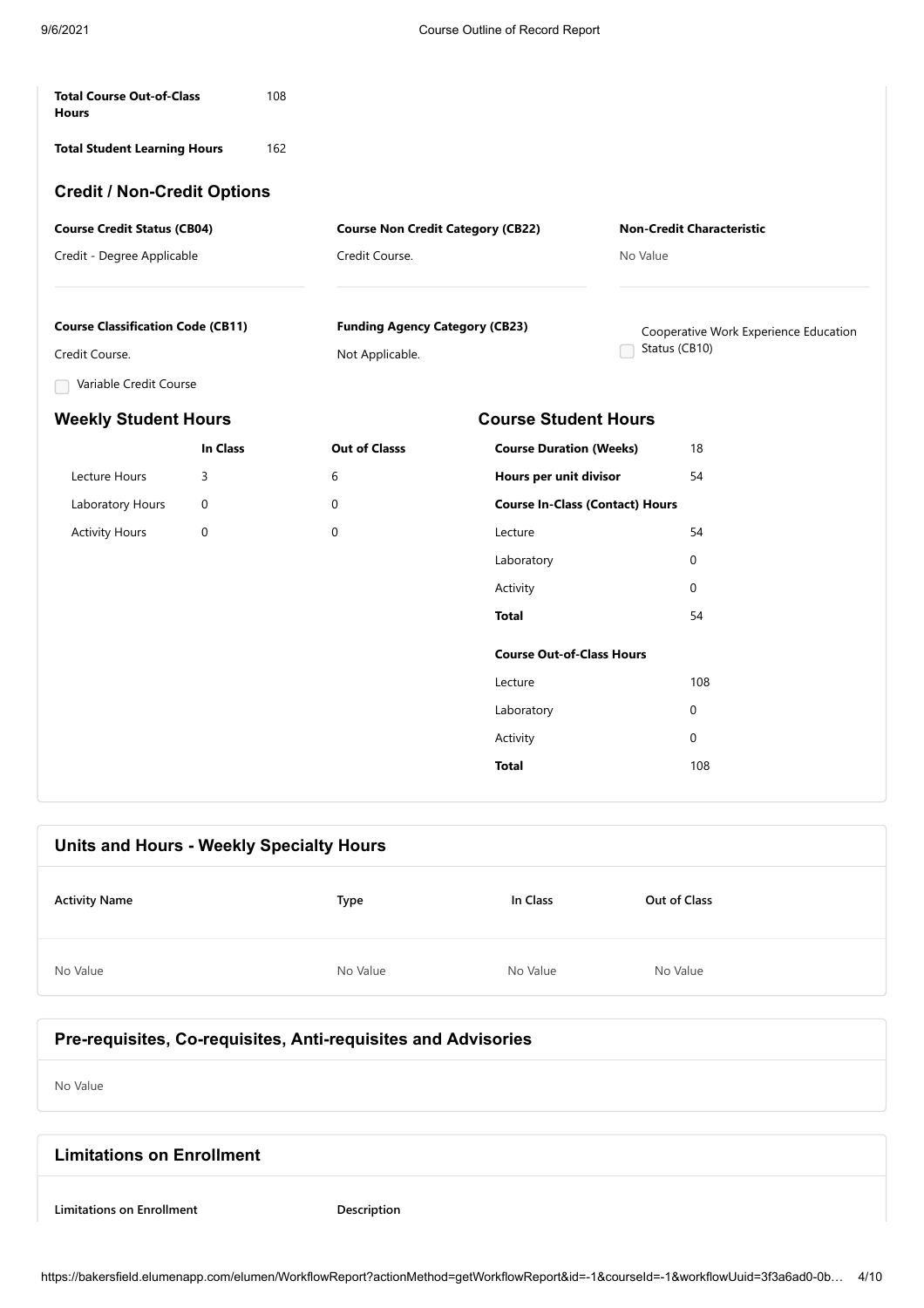| No value                                         | No value                    |
|--------------------------------------------------|-----------------------------|
| <b>Specifications</b>                            |                             |
| Methods of Instruction<br>Methods of Instruction | Other                       |
| Rationale                                        | Written work                |
| Methods of Instruction                           | Other                       |
| Rationale                                        | Presentations (by students) |
| Methods of Instruction<br>Rationale              | Lecture<br>No value         |
| <b>Methods of Instruction</b>                    | Other                       |
| Rationale                                        | Outside reading             |
| Methods of Instruction                           | Other                       |
| Rationale                                        | In-class writing            |
| Methods of Instruction                           | Other                       |
| Rationale                                        | Group Work                  |
| Methods of Instruction<br>Rationale              | Discussion<br>No value      |
| Assignments                                      |                             |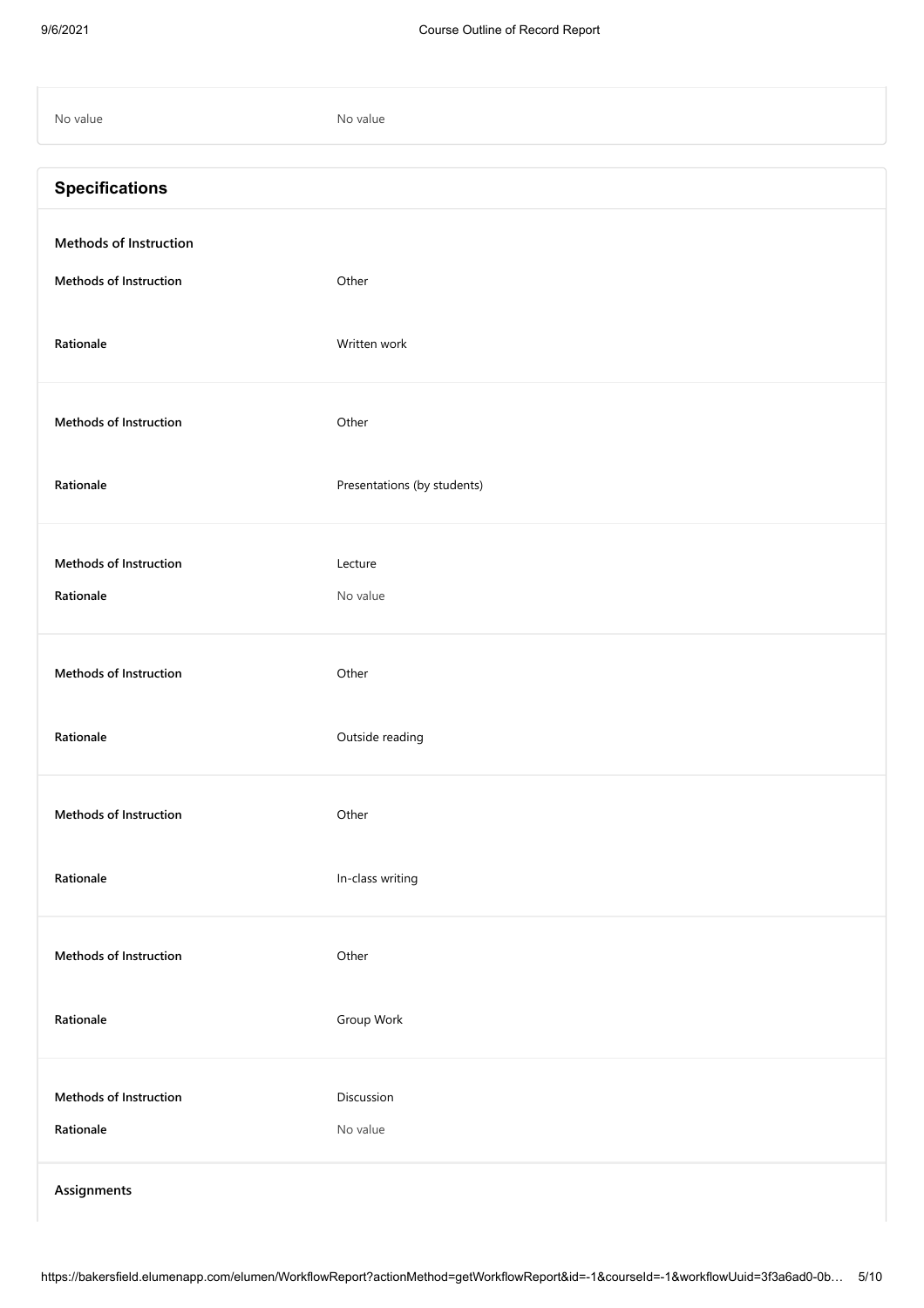- **Daily readings from assigned texts. College-level research completed either online or through trips to the library. Preparation for Oral Presentation. Researching, drafting, and completing required essay assignments. Write in a reading journal. Study and review notes for quizzes and exams**

| <b>Methods of Evaluation</b><br>Other            | Rationale<br>presentations.                  | The methods that will be used to ensure that students are meeting the SLOs include writing<br>assigments, summaries of readings, group discussions, group projects, quizzes, exams, and |      |                |  |
|--------------------------------------------------|----------------------------------------------|-----------------------------------------------------------------------------------------------------------------------------------------------------------------------------------------|------|----------------|--|
| Equipment<br>No Value                            |                                              |                                                                                                                                                                                         |      |                |  |
| <b>Textbooks</b><br>Author                       | Title                                        | Publisher                                                                                                                                                                               | Date | <b>ISBN</b>    |  |
| Luis Alberto Urrea                               | Into the Beautiful North: A Novel            | Back Bay Books                                                                                                                                                                          | 2010 | 978-0316025263 |  |
| Ilan Stavans (Editor)                            | The Norton Anthology of Latino<br>Literature | W. W. Norton &<br>Company                                                                                                                                                               | 2010 | 978-0393080070 |  |
| Helena Maria Viramontes                          | Under the Feet of Jesus                      | Plume                                                                                                                                                                                   | 1996 | 978-0452273870 |  |
| Luis Valdez                                      | Zoot Suit and Other Plays                    | Arte Publico Press                                                                                                                                                                      | 2011 | 978-1558850484 |  |
| <b>Other Instructional Materials</b><br>No Value |                                              |                                                                                                                                                                                         |      |                |  |
| <b>Materials Fee</b><br>None                     |                                              |                                                                                                                                                                                         |      |                |  |
| <b>Learning Outcomes and Objectives</b>          |                                              |                                                                                                                                                                                         |      |                |  |
| <b>Course Objectives</b>                         |                                              |                                                                                                                                                                                         |      |                |  |
|                                                  |                                              |                                                                                                                                                                                         |      |                |  |

1. The student will write multiple essays that analyze specific latino/a works of literature.

2. The student will complete quizzes and exams on latino/a works of literature.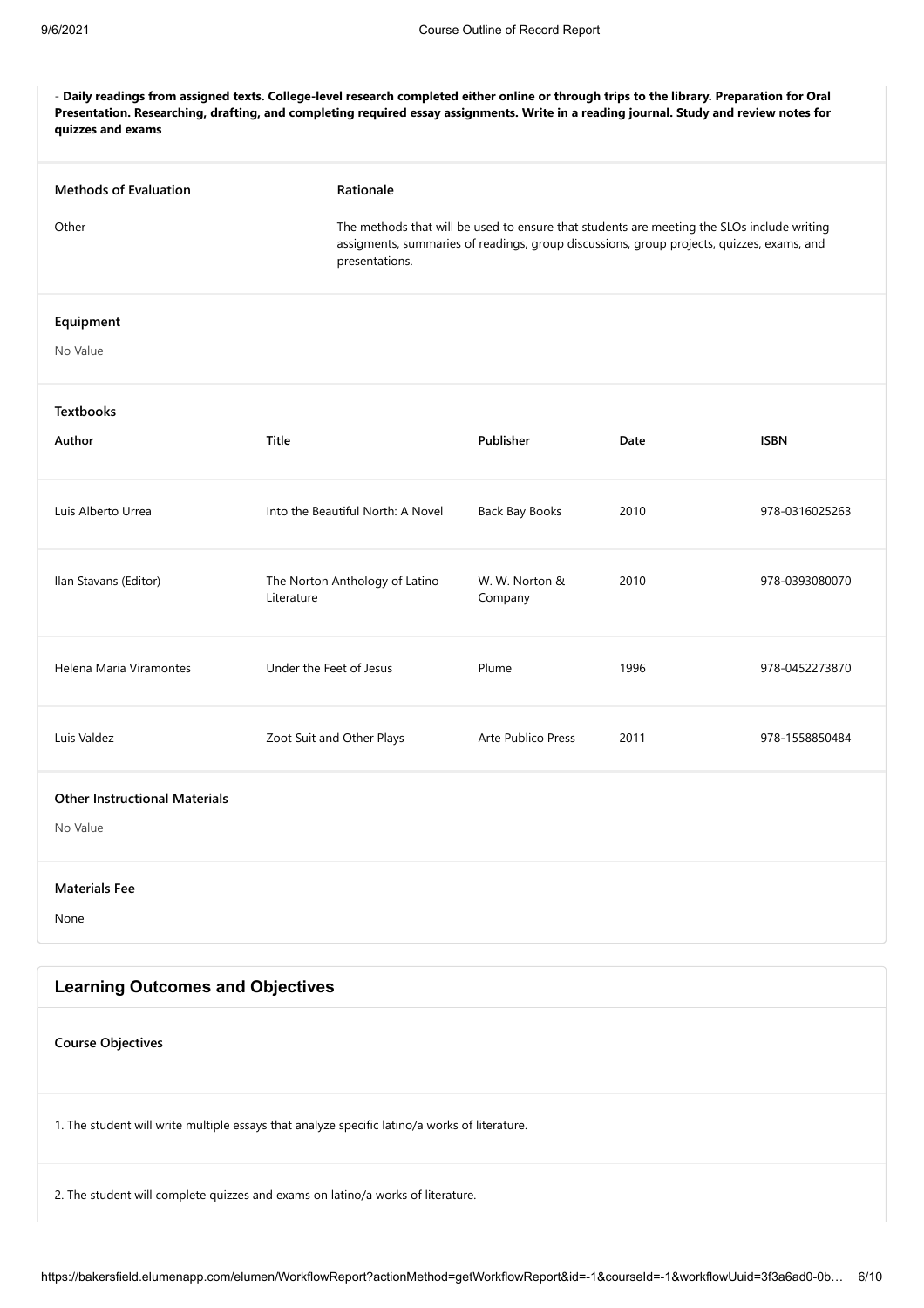3. The student will read and discuss various examples of latino/a works of literature.

### **CSLOs**

**1. Upon successful completion of the course, the student will be able to critically examine works of Latino/a literature.** Expected SLO Performance: 70.0

| Criminology<br>Social Justice<br><b>Studies</b> | 1. Upon successful completion of the program, the student will be able to recognize, analyze, and research intersecting systems of oppression,<br>the dynamics of power and privilege, and prejudice and discrimination.        |
|-------------------------------------------------|---------------------------------------------------------------------------------------------------------------------------------------------------------------------------------------------------------------------------------|
| <b>ISLOs</b><br><b>BC GELO</b>                  | C.2.1. - Demonstrate an understanding of and an ability to describe the ways in which arts, literature, philosophy or foreign languages reflect<br>historical, intellectual, and cultural contexts, as well as aesthetic tastes |
| <b>ISLOs</b><br>Core ISLOs                      | Engage productively in all levels of society – interpersonal, community, the state and nation, and the world                                                                                                                    |
|                                                 | Communicate effectively in both written and oral forms                                                                                                                                                                          |
|                                                 | Think critically and evaluate sources and information for validity and usefulness                                                                                                                                               |
|                                                 | Demonstrate competency in a field of knowledge or with job-related skills                                                                                                                                                       |

Expected SLO Performance: 70.0 **2. Upon successful completion of the course, the student will be able to distinguish literary works within a particular historical and political context.**

| Criminology<br>Social Justice<br>Studies | 1. Upon successful completion of the program, the student will be able to recognize, analyze, and research intersecting systems of oppression,<br>the dynamics of power and privilege, and prejudice and discrimination.        |
|------------------------------------------|---------------------------------------------------------------------------------------------------------------------------------------------------------------------------------------------------------------------------------|
| <b>ISLOs</b><br><b>BC GELO</b>           | C.2.1. - Demonstrate an understanding of and an ability to describe the ways in which arts, literature, philosophy or foreign languages reflect<br>historical, intellectual, and cultural contexts, as well as aesthetic tastes |
| <b>ISLOs</b><br>Core ISLOs               | Think critically and evaluate sources and information for validity and usefulness                                                                                                                                               |
|                                          | Communicate effectively in both written and oral forms                                                                                                                                                                          |
|                                          | Demonstrate competency in a field of knowledge or with job-related skills                                                                                                                                                       |
|                                          | Engage productively in all levels of society – interpersonal, community, the state and nation, and the world                                                                                                                    |

Expected SLO Performance: 70.0 **3. Upon successful completion of the course, the student will be able to identify and discuss both themes and technical matters in Latino/a literature using appropriate critical terminology.**

| <b>ISLOs</b><br>Core ISLOs                  | Engage productively in all levels of society – interpersonal, community, the state and nation, and the world                                                                                                                                                                                                                                                        |  |  |
|---------------------------------------------|---------------------------------------------------------------------------------------------------------------------------------------------------------------------------------------------------------------------------------------------------------------------------------------------------------------------------------------------------------------------|--|--|
|                                             | Think critically and evaluate sources and information for validity and usefulness                                                                                                                                                                                                                                                                                   |  |  |
|                                             | Demonstrate competency in a field of knowledge or with job-related skills                                                                                                                                                                                                                                                                                           |  |  |
|                                             | Communicate effectively in both written and oral forms                                                                                                                                                                                                                                                                                                              |  |  |
| Criminology<br>Social<br>Justice<br>Studies | 3. Upon successful completion of the program, the student will be able to recognize, research and promote awareness of specific manifestations of<br>oppression such as ableism, classism, ethnocentrism, heterosexism, racism, sexism; the systems, dynamics, and interpersonal as well as institutional<br>power structures that keep these oppressions in place. |  |  |
| <b>ISLOs</b><br><b>BC GELO</b>              | C.2.1. - Demonstrate an understanding of and an ability to describe the ways in which arts, literature, philosophy or foreign languages reflect<br>historical, intellectual, and cultural contexts, as well as aesthetic tastes                                                                                                                                     |  |  |
|                                             |                                                                                                                                                                                                                                                                                                                                                                     |  |  |

**4. Upon successful completion of the course, the student will be able to evaluate the logical relationship between form and content.**

Expected SLO Performance: 70.0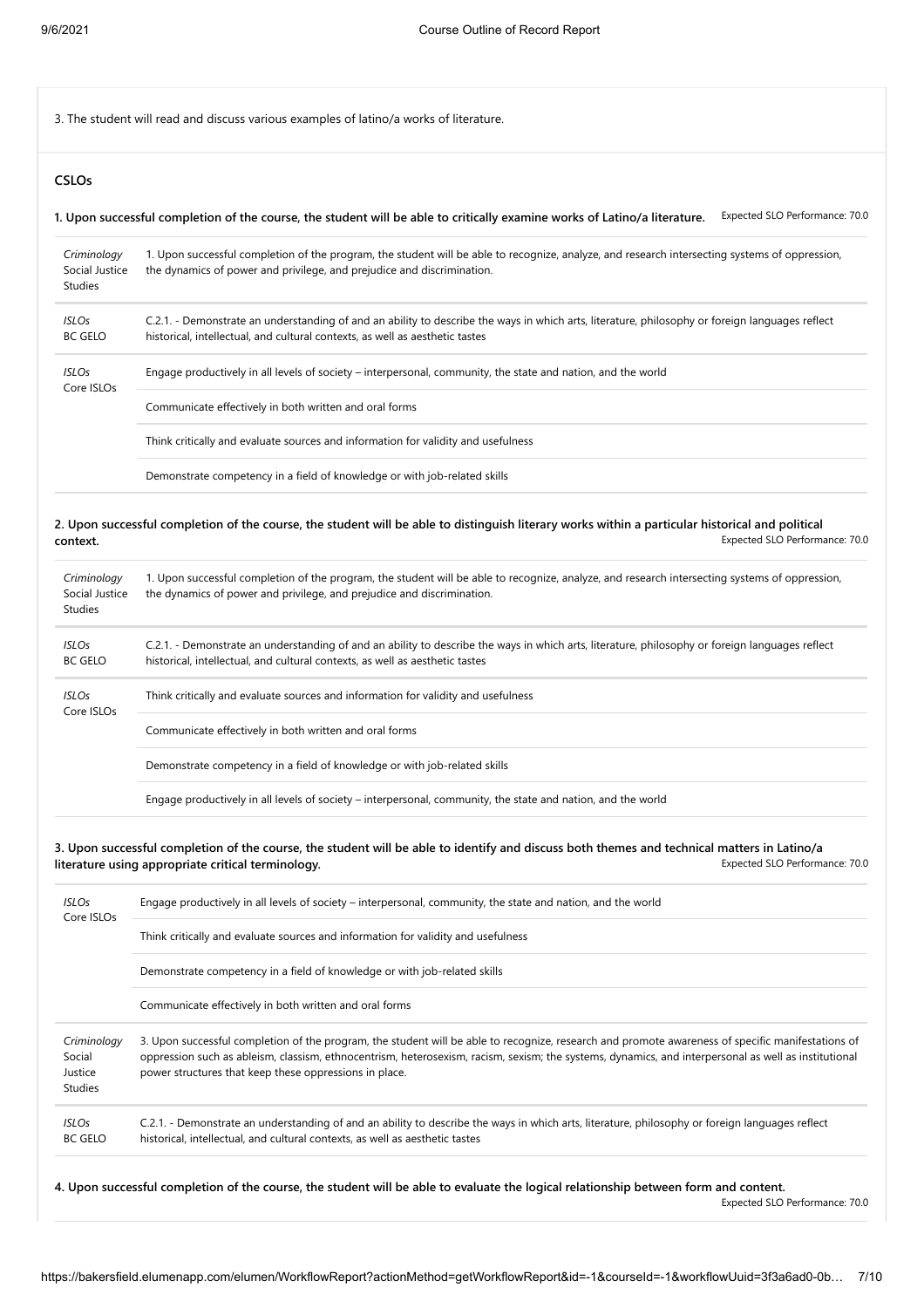| <b>ISLOs</b><br>Core ISLOs                         | Think critically and evaluate sources and information for validity and usefulness                                                                                                                                                                                                                                                                                   |  |
|----------------------------------------------------|---------------------------------------------------------------------------------------------------------------------------------------------------------------------------------------------------------------------------------------------------------------------------------------------------------------------------------------------------------------------|--|
|                                                    | Communicate effectively in both written and oral forms                                                                                                                                                                                                                                                                                                              |  |
|                                                    | Demonstrate competency in a field of knowledge or with job-related skills                                                                                                                                                                                                                                                                                           |  |
|                                                    | Engage productively in all levels of society – interpersonal, community, the state and nation, and the world                                                                                                                                                                                                                                                        |  |
| Criminology<br>Social Justice<br><b>Studies</b>    | 2. Upon successful completion of the program, the student will be able to identify and analyze theories and practices of social change, resistance<br>and empowerment, and movements and activism.                                                                                                                                                                  |  |
| <b>ISLOs</b><br><b>BC GELO</b>                     | C.2.1. - Demonstrate an understanding of and an ability to describe the ways in which arts, literature, philosophy or foreign languages reflect<br>historical, intellectual, and cultural contexts, as well as aesthetic tastes                                                                                                                                     |  |
|                                                    | Expected SLO Performance: 70.0<br>5. Upon successful completion of the course, the student will be able to use MLA format correctly.                                                                                                                                                                                                                                |  |
| <b>ISLOs</b><br>Core ISLOs                         | Think critically and evaluate sources and information for validity and usefulness                                                                                                                                                                                                                                                                                   |  |
|                                                    | Communicate effectively in both written and oral forms                                                                                                                                                                                                                                                                                                              |  |
|                                                    | Demonstrate competency in a field of knowledge or with job-related skills                                                                                                                                                                                                                                                                                           |  |
| Criminology<br>Social<br>Justice<br><b>Studies</b> | 3. Upon successful completion of the program, the student will be able to recognize, research and promote awareness of specific manifestations of<br>oppression such as ableism, classism, ethnocentrism, heterosexism, racism, sexism; the systems, dynamics, and interpersonal as well as institutional<br>power structures that keep these oppressions in place. |  |
|                                                    | 4. Upon successful completion of the program, the student will be able to analyze and describe social, cultural, and historical contexts for<br>movements such as civil, women's, disability, and LGBTQ rights as well as movements for several specific marginalized communities and peoples of<br>color.                                                          |  |

### **Outline**

#### **Course Outline**

#### **Colonization: 1537–1810—15%**

The class will discuss the effects of invaders on the indigenous living in the Americas. Many of the works will be from Spain, which describe imperialistic perspective on colonization. The class will examine the destruction of indigenous people's lives and culture. Will include such authors as Fray Bartolomé de Las Casas (1484–1566), Álvar Núñez Cabeza de Vaca (ca 1490–ca 1560), Fray Marcos de Niza (ca. 1495–1558) Hernando de Soto (ca. 1496–1542), and Pedro Castañeda de Nájera (ca. 1512–death unknown)

#### **Annexations: 1811–1898—15%**

In this era, much of Latin America was developing a sense of nationalistic pride as the Spanish empire was losing its control over its colonies. Literature in this period takes on the role of nationalistic cultural marker, which helps to culturally separate the new nations from Spain. Will include such authors as Félix Varela (1787–1853), Eulalia Pérez (ca. 1780–Death Unknown), Antonio María Osio Y Higuera (1800–1878), Gaspar Betancourt Cisneros (1803– 1866), and José María Heredia (1803–1839).

#### **Acculturation: 1899–1945%--15%**

In this era, the Latino Literature search for its place in the larger world. Two world wars force the literature of this period to grapple and to explain the place of Latino/a Americans in this larger context. Will include authors such as Arthur A. Schomburg (1874–1938), Leonor Villegas De Magnón (1876– 1955), Cleofas M. Jaramillo (1878–1956), Daniel Venegas (ca. 1880–ca. 1935), Adelina "Nina" Otero-Warren (1881–1965), and William Carlos Williams (1883–1963)

#### **Upheaval: 1946–1979—15%**

In this era, the rise of the United States as a super power after World War II causes Latin America to deal with a new empire. Often this connection with the US is in the form of upheaval as countries such as Cuba are actively defining themselves in opposition to a neo-colonial relationship. This section will also include the Latin American Literary Boom, which occurs in the 60s and 70s. Will include authors such as Julia De Burgos (1914–1953), Américo Paredes (1915–1999), Guillermo Cotto-Thorner (1916–1983), René Marqués (1919–1979), Sabine R. Ulibarrí (1919–2003)

#### **Into The Mainstream: 1980–Present—15%**

In our current context, Latinos, for the most part, have looked for ways at establishing political and cultural capital within the mainstream. The literary works of this period often look to the radical movements of the 60s and 70s with respect, but the new movement places themselves in the center of American life rather than the margins. Will include writers such as Tino Villanueva (b. 1941), Isabel Allende (b. 1942), Gloria Anzaldúa (1942–2004), Ariel Dorfman (b. 1942), Reinaldo Arenas (1943–1990)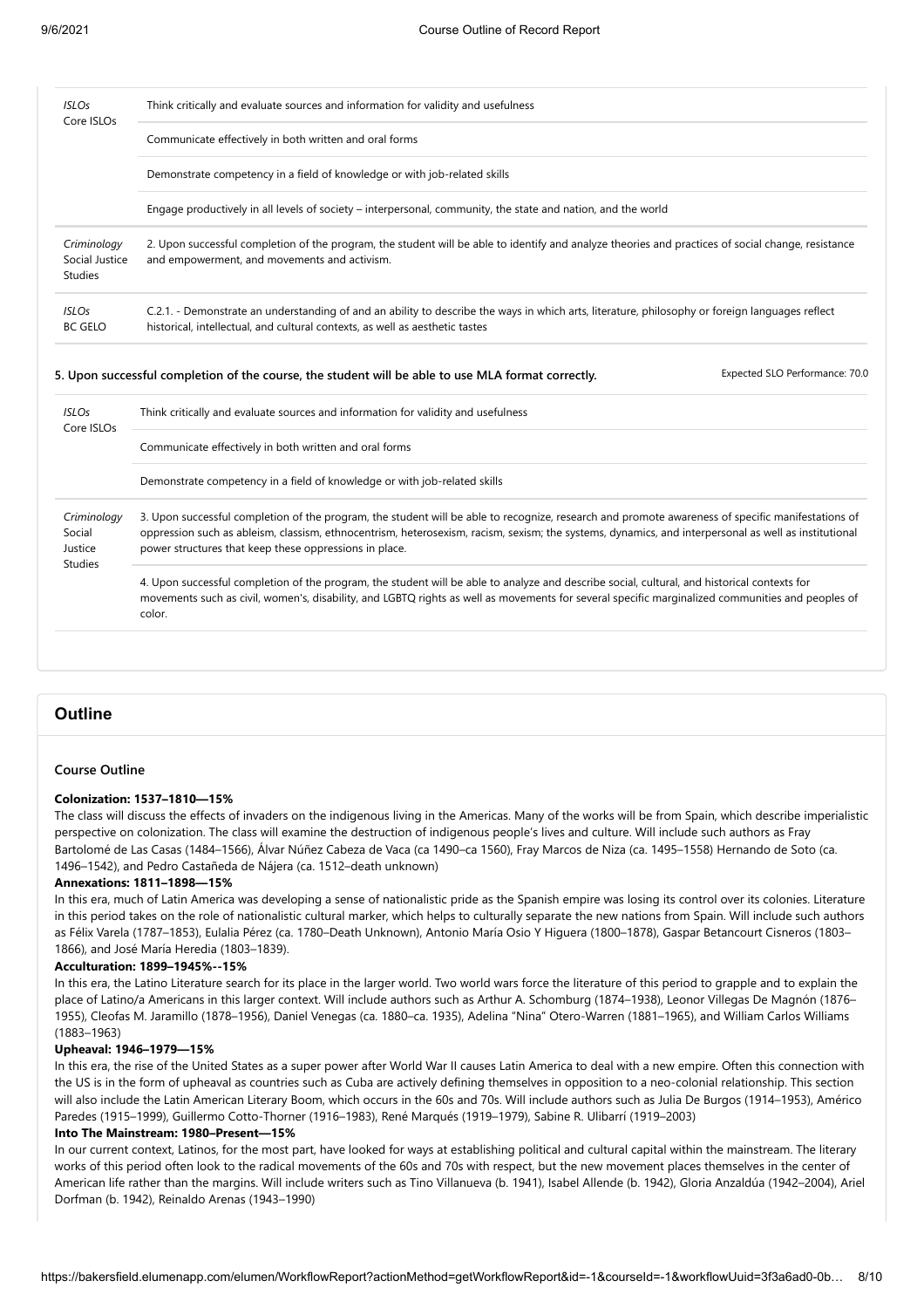#### **Popular Dimensions—15%**

In this section, the class will break from a chronological trajectory, and it will begin to look at the popular or vernacular voices that have existed throughout the above eras. This study will be broken down in terms of genres including the following: Dichos, Chistes, Cartoonistas, Teatro Popular, Cuentos And Leyendas, Canciones

#### **Influential Essays by Latin American Writers—10%**

This section will look at non-fiction essays that have dramatically shaped the shared cultural and political perspective of Latinos/as. This section will remain separated from the other historical sections because the readings tend to ask more general and abstract questions. Will include writers such as José Enrique Rodó (1872–1917), José Vasconcelos (1882–1959), Octavio Paz (1914–1998), and Roberto Fernández Retamar (b. 1930).

### **Distance Education Criteria and Standards\_3.1**

**Please choose all of the delivery methods applicable to this course.**

- Face to Face
- Hybrid (requires face to face meetings)
- Online (Flexible, purely online no face to face contact)
- Interactive (Scheduled, synchronous distance modality)
- Correspondence (temporary-ONLY for Inmate Scholars Program)
- Other

**Rigor statement: The same standards of course quality shall be applied to distance education as are applied to traditional classroom courses in regard to the course quality judgments made pursuant to the requirements of Section 55002. The same expectations applies to any local course quality determination or review process.**

• Methods of evaluation and out of class assignments are the same as for a face to face course.

**If the methods of evaluation differ from a face to face courses, please indicate what the differences are and why they are being used.**

No Value

**If the face to face course has a lab, field trip, or site visit explain how these components will be performed in the online course. Be sure to identify how the lab component will differ from a homework assignment.**

No Value

**All approved courses offered as distance education shall include regular, effective contact between instructor and students. Effective methods are expected to be utilized by all instructors teaching the course but are not limited to the choices below. Choose the methods demonstrating effective INSTRUCTOR/STUDENT contact for this course. (Choose all that apply)**

- Discussion Forum
- Email and other online Messaging
- Face to face meetings (group or individual)
- Interactive Video
- Library Workshop
- Class Announcements
- Telephone Contact
- Other Activities

**All approved courses offered as distance education shall include regular, effective contact between instructor and students. Effective methods are expected to be utilized by all instructors teaching the course but are not limited to the choices below. Choose the methods demonstrating effective STUDENT/STUDENT contact for this course. (Choose all that apply)**

- Discussion Forum
- Email other online messaging
- Online Group Work